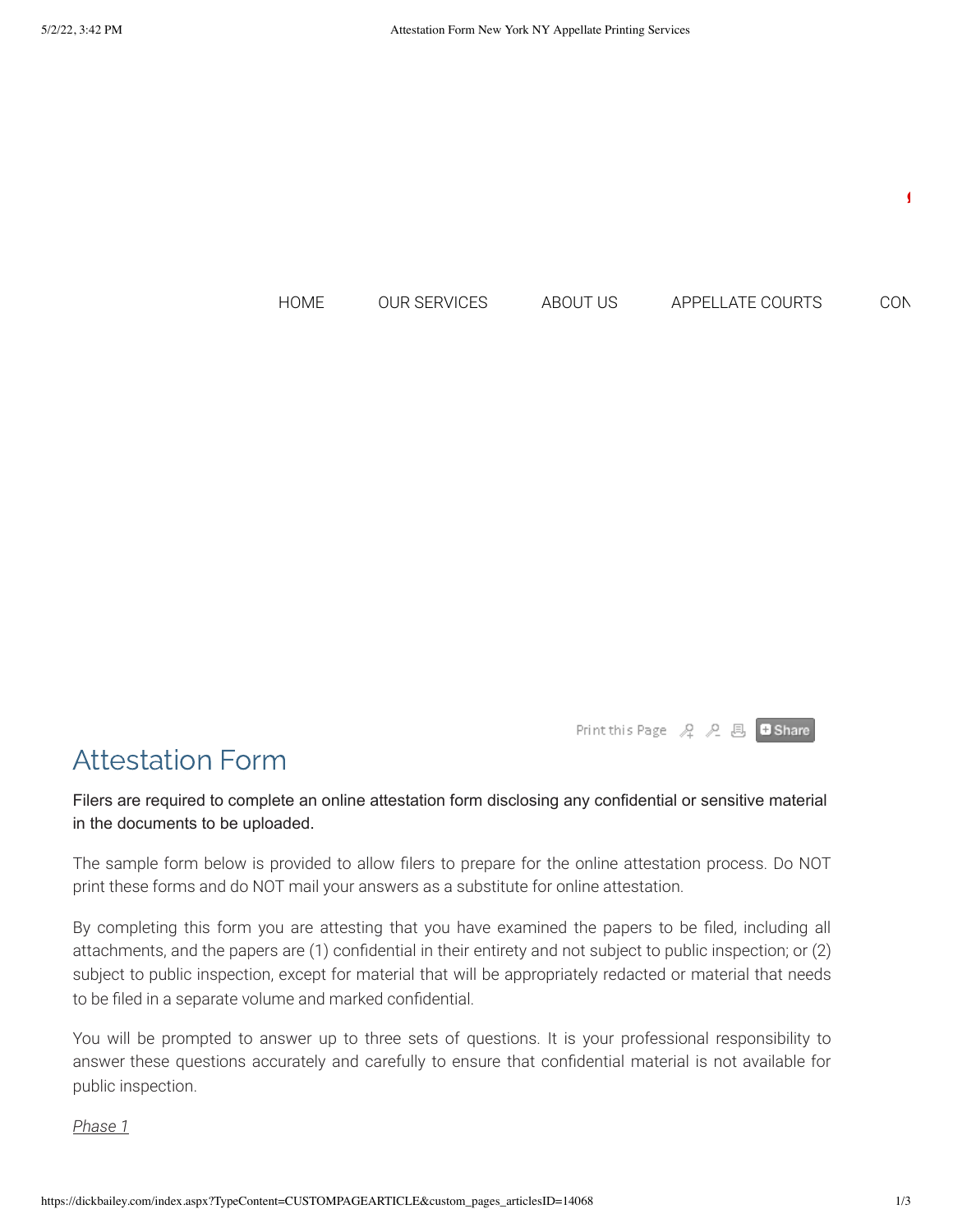#### 5/2/22, 3:42 PM Attestation Form New York NY Appellate Printing Services

Answer the following questions to determine if the papers you are filing are confidential in their entirety and not subject to public inspection.

| Have all the papers been sealed by court order?                                                                                                                                                         | Yes<br>- No | Case   |
|---------------------------------------------------------------------------------------------------------------------------------------------------------------------------------------------------------|-------------|--------|
| Is this a Family Court proceeding (Family Court Act § 166)?                                                                                                                                             | No.<br>Yes  | Full N |
| Is this a matrimonial action (DRL § 235) or and adoption proceeding (DRL §<br>$(114)$ ?                                                                                                                 | Yes<br>- No | Phon   |
| Is this an involuntary commitment proceeding (MHL §9.31[f]), a civil<br>commitment proceeding (MHL article 10; § 33.13), or a proceeding to commit a<br>mentally ill inmate (Corrections Law § 402[6])? | - No<br>Yes | Email  |
| Is this a youthful offender adjudication (CPL §§ 720.15, 720.35)?                                                                                                                                       | Yes<br>- No | What   |
| Is there any other statutory provision that mandates confidential filing?                                                                                                                               | Yes<br>- No |        |

 $\overline{\mathbf{r}}$ 

### *Phase 2*

 $\overline{\phantom{a}}$ 

Does your filing include:

| Papers sealed by court order?                                                                                                                                                 | Yes<br><b>No</b>        |
|-------------------------------------------------------------------------------------------------------------------------------------------------------------------------------|-------------------------|
| Juror questionnaires and records (Judiciary Law § 509 [a])?                                                                                                                   | $\mathsf{I}$ Yes<br>No. |
| Alcohol and drug treatment record (MHL § 22.05; 42 CFR Park 2)?                                                                                                               | Yes<br>- No             |
| Documents that identify a victim of a sex offense or an offense that involves<br>the transmission of HIV (Civil Rights Law § 50-b)?                                           | Yes<br>- No             |
| Grand jury report or minutes (CPL 190.25[4][a])?                                                                                                                              | Yes<br>No.              |
| Probation and pre-sentence report or memorandum (CPL § 390.50)?                                                                                                               | Yes<br>- No             |
| Records concerning a patient in a facility licensed or operated by the Office of<br>Mental Health or the Office for People with Developmental Disabilities (MHL §<br> 33.13 ? | - No<br>Yes             |
| Criminal history records (e.g., arrest records, rapsheets) (CPL 160.50[3]; 52<br>-742 USC §3789[g]; 28 CFR Park 20)?                                                          | Yes<br>- No             |
| Performance evaluations in personnel records of police officers, firefighters<br>and correction officers (Civil Rights Law § 50-a)?                                           | Yes<br>- No             |
| Any other material that must be filed confidentially?                                                                                                                         | Yes<br>No.              |

Su

 $\overline{\mathbf{u}}$